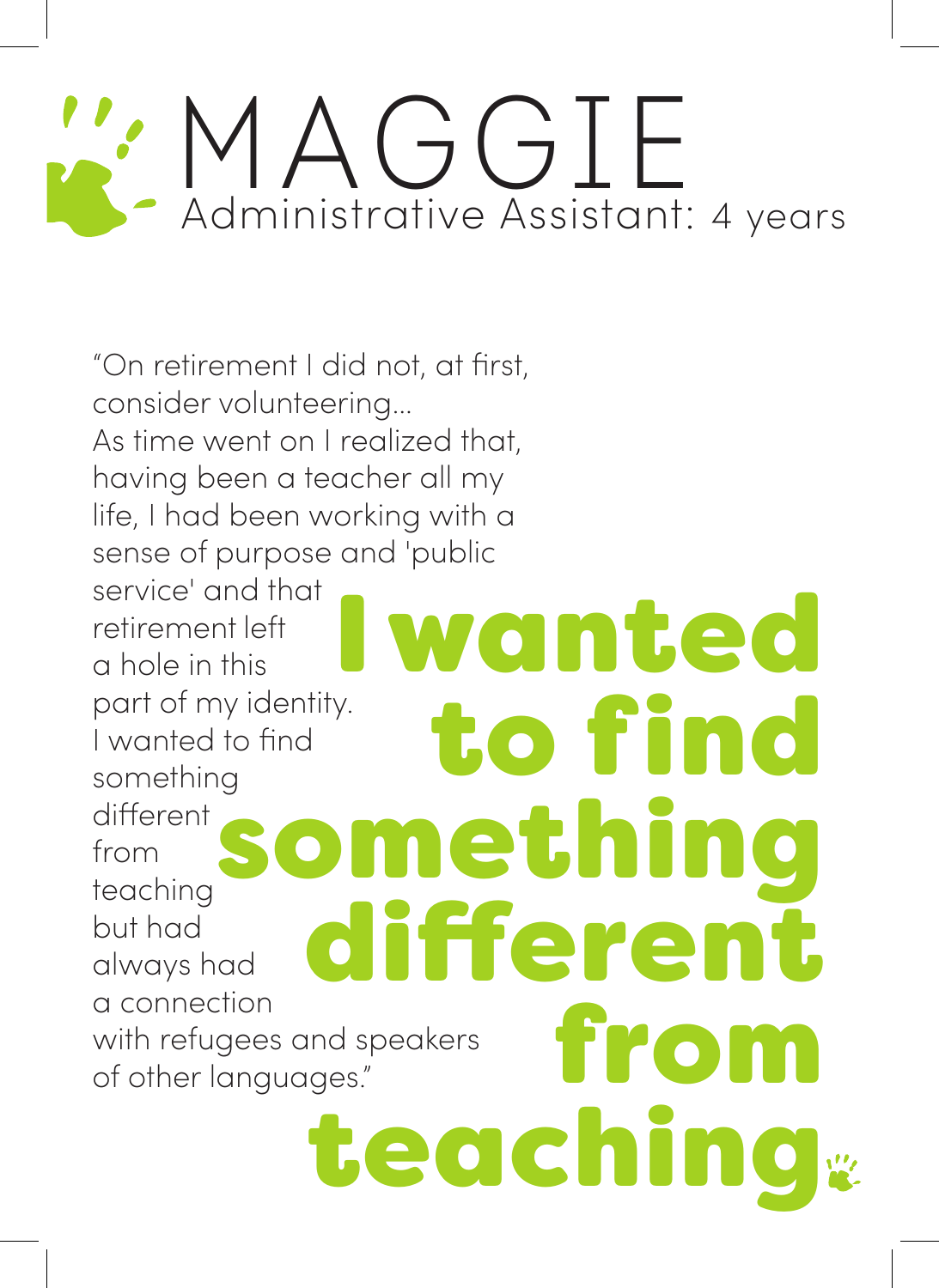#### YEO MTN Rainbow Club: 8 months

"Coming from Singapore, I've had little exposure to the topic of displacement and how it affects people. I started to think more about this after coming to London, and also about how I could offer any sort of support to people who have been displaced. Then AFRIL happened to be at my uni's volunteer fair and I decided to give it a try! I find being at Rainbow Club a rather therapeutic experience for four hours every week, all my worries disappear and my mind is just focused on trying to come up with games, songs, or permutations of problem sums that involve the numbers 1-10." for 4 hours every week, all my worries isappear<sub>"</sub>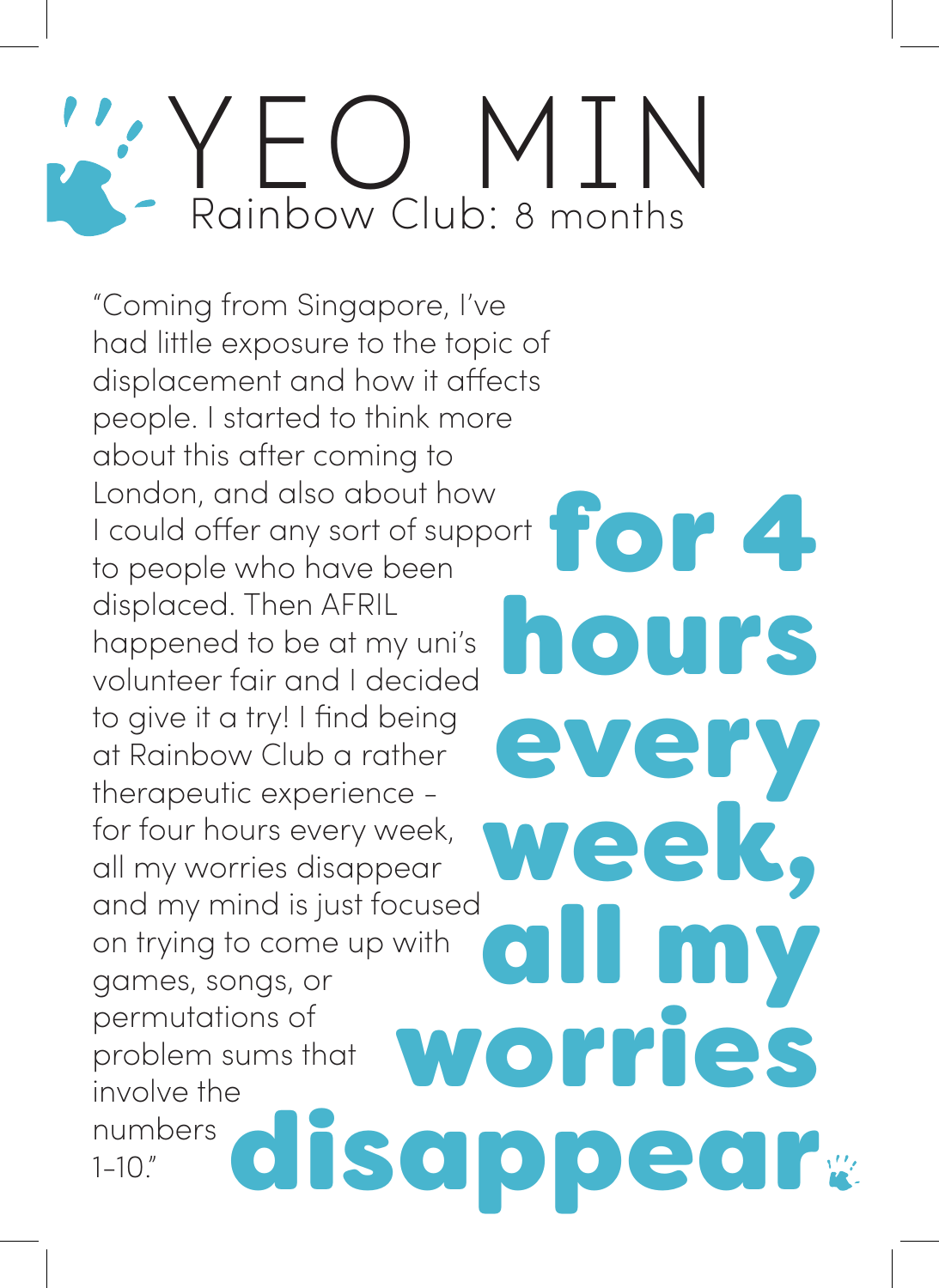### MANASSE Rainbow Club: 2.5 years

"AFRIL gave me the opportunity to volunteer and since then I keep coming back. You learn new things every day. They reward volunteers and they send us for training."

# You learn new things every<br>day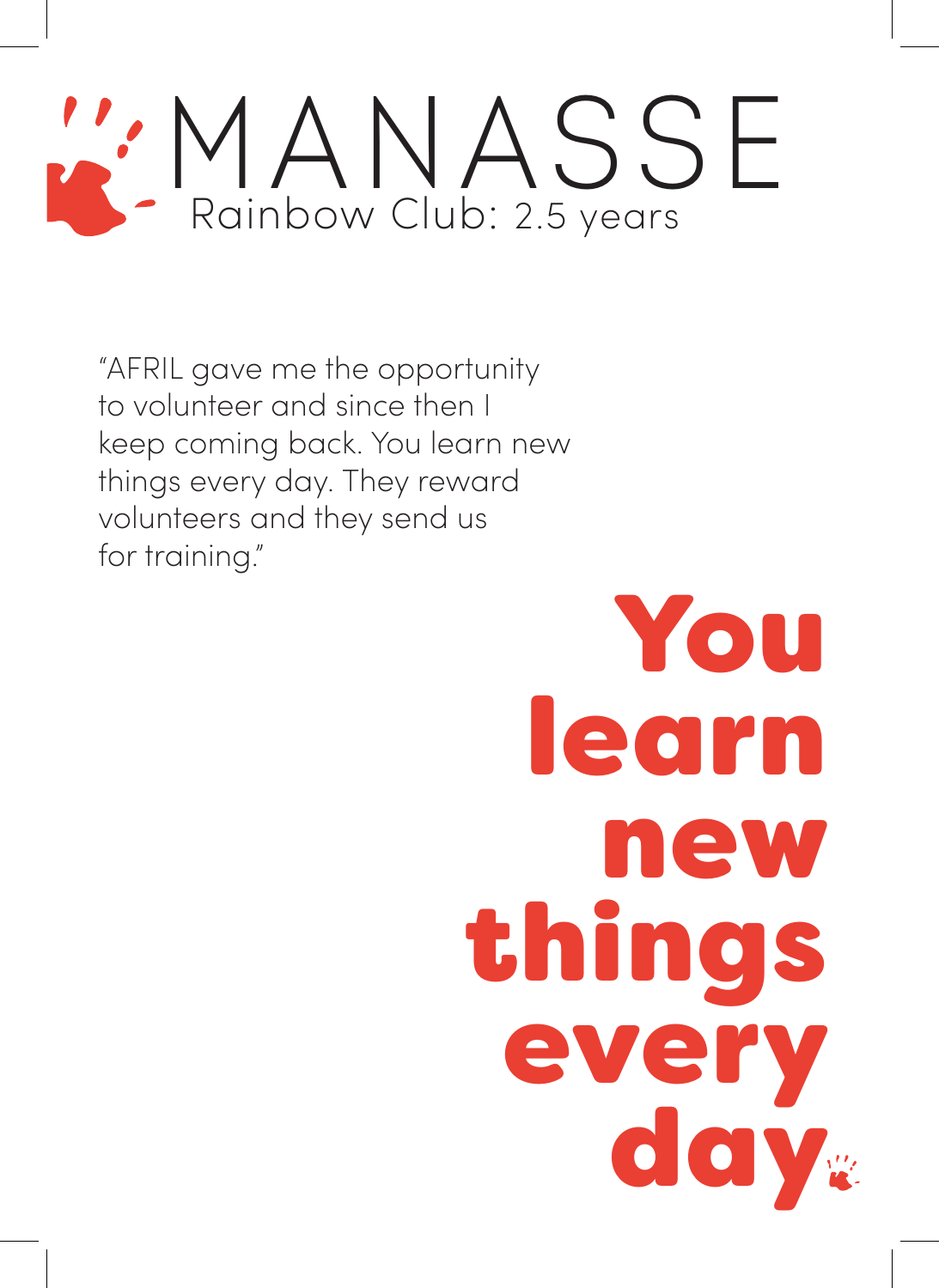#### CHARLI Marketing: 6 months

"I love working for AFRIL because of the fact that it is still a small, grassroots organization. Meaning that the impact of us volunteers can really be felt. You feel like you are really making a difference. Talking to Iolanda really solidified my commitment to this organization because she is so passionate about it."

You feel<br>Ifke you are really making a difference »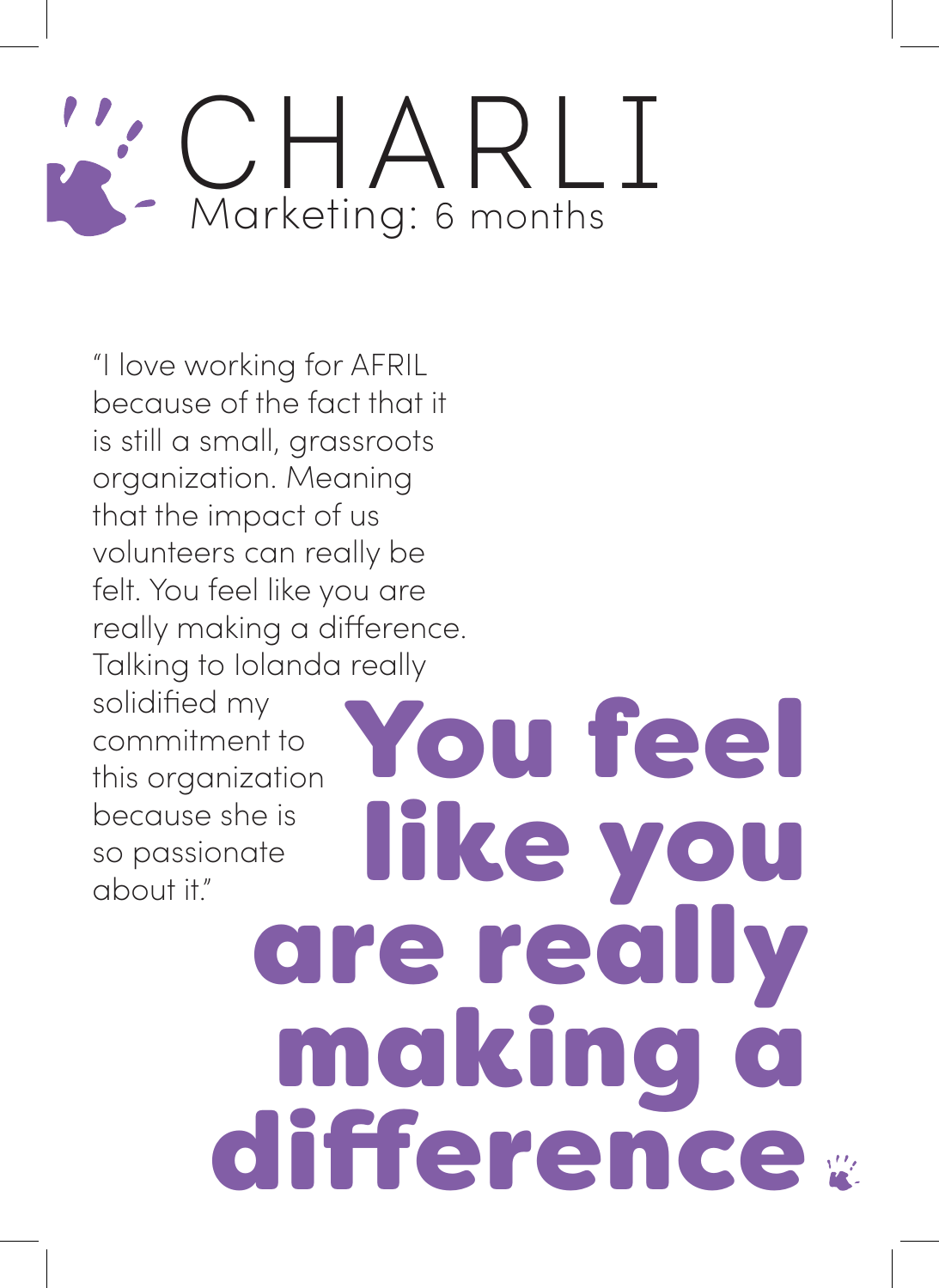## Jessica Fundraising: 1.5 years

"Working with AFRIL, since it is a small, grassroots organization, I genuinely feel like my fundraising efforts are making a difference because there are no worries about where the money is actually going. It is made up of such an incredible group of people to work with. The energy is so great and seeing the difference we're making is an amazing feeling." eeing<br>the fference we're **makin** amazing feeling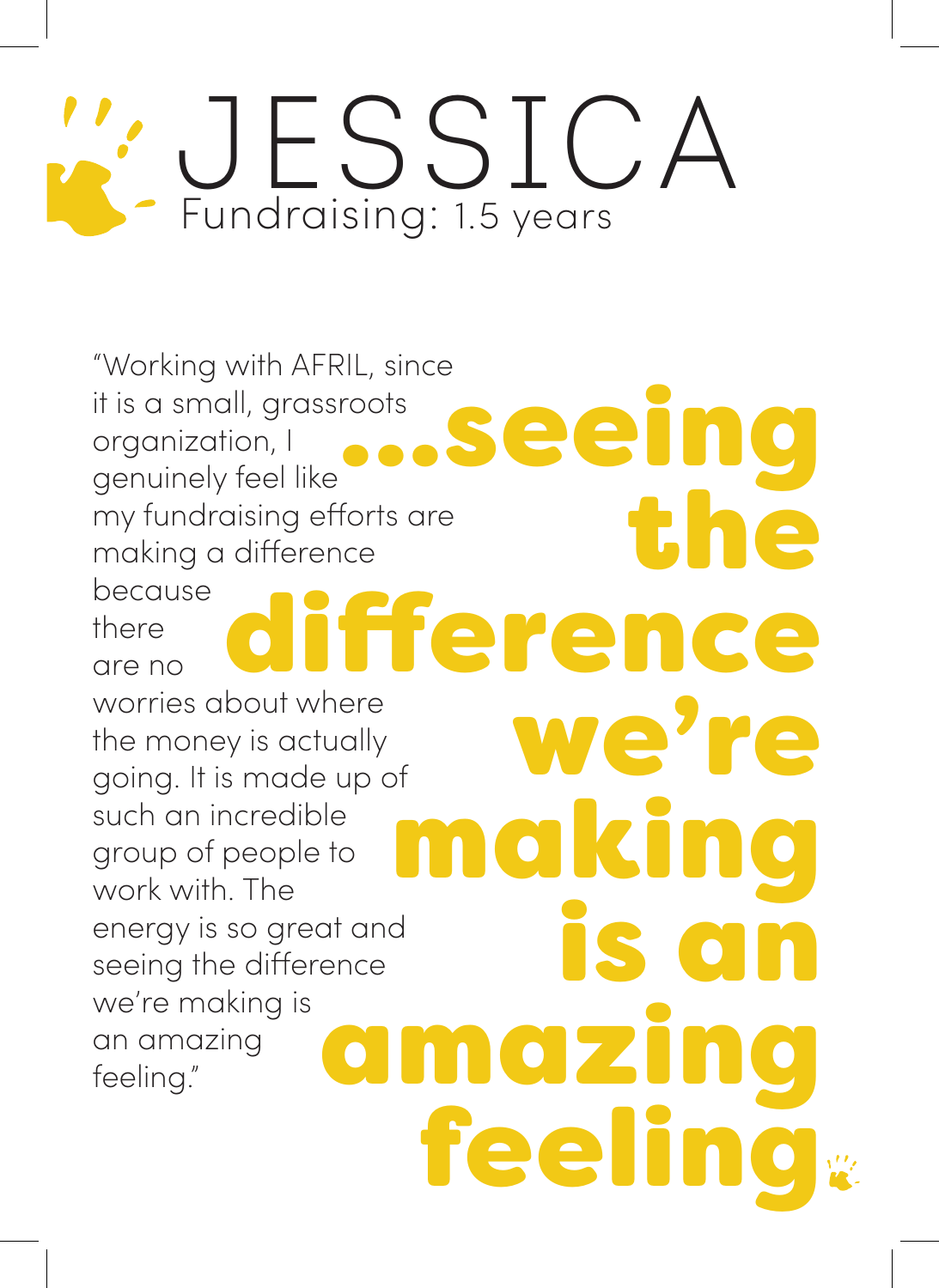

"Working in the news, I became very aware that there was so much going on in the world. We covered a lot of news about the refugee crisis and I felt compelled to help in any way that I could. When I reached out to Iolanda, her passion for AFRIL's mission made

me even more excited to help. I started at the Rainbow Club but moved to working events/fundraising. I find that volunteering is a really valuable way to spend my time. I believe that everyone has a responsibility to help others in whatever way they can, and volunteering with AFRIL has allowed me to spend my time making a difference with like-minded people." volunteering<br>
me even more excited to help.<br>
I started at the Rainbow Club but<br>
moved to working events/fundraising. eering is<br>e. I believe **really**<br>Valuable way to **spend<br>my time**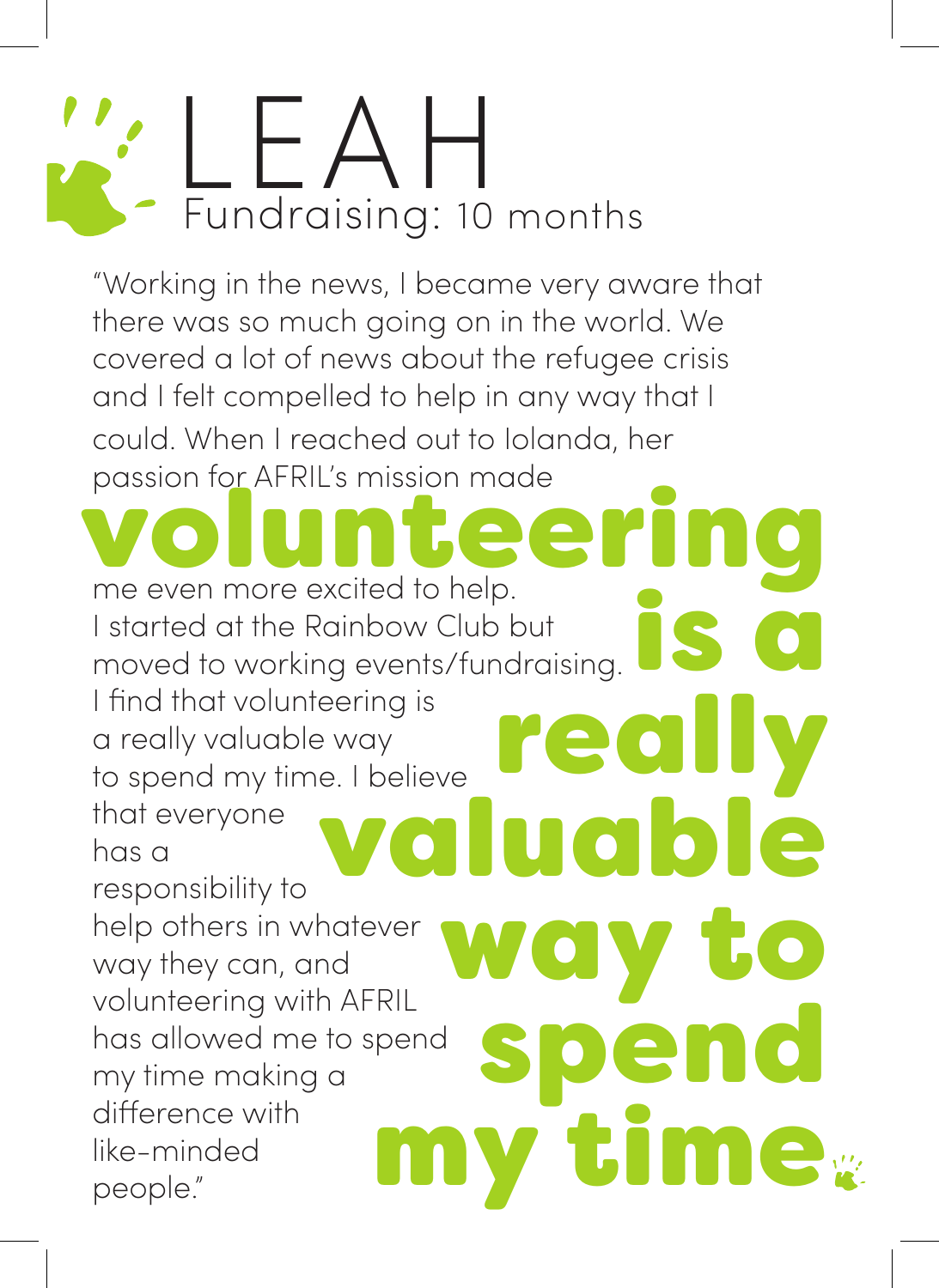## SIMON Rainbow Club: 1 month

"In terms of my motivation, for those refugees who are fortunate enough to make it into the UK, I think it is vitally important that they are welcomed, supported, & given every chance to lead happy & successful lives. I've been looking for a volunteering oppportunity with refugees, & assisting with the Rainbow Club is a very practical way in which I can help. I have children of my own & I feel strongly that children who have been through difficult events in their lives should there is a real

be given as much assistance as possible & that this is something I can help with. I've only done 3 Saturday's at Rainbow Club, but the kids who come are great & I've

seen first-hand what a fantastic resource it is for them. In no small part that's down to Tom, Ruth, and the other teachers & teaching

sense

of

shared

ose

assistants all of whom have been so welcoming & friendly; there is a real sense of shared purpose & positivity, which I love."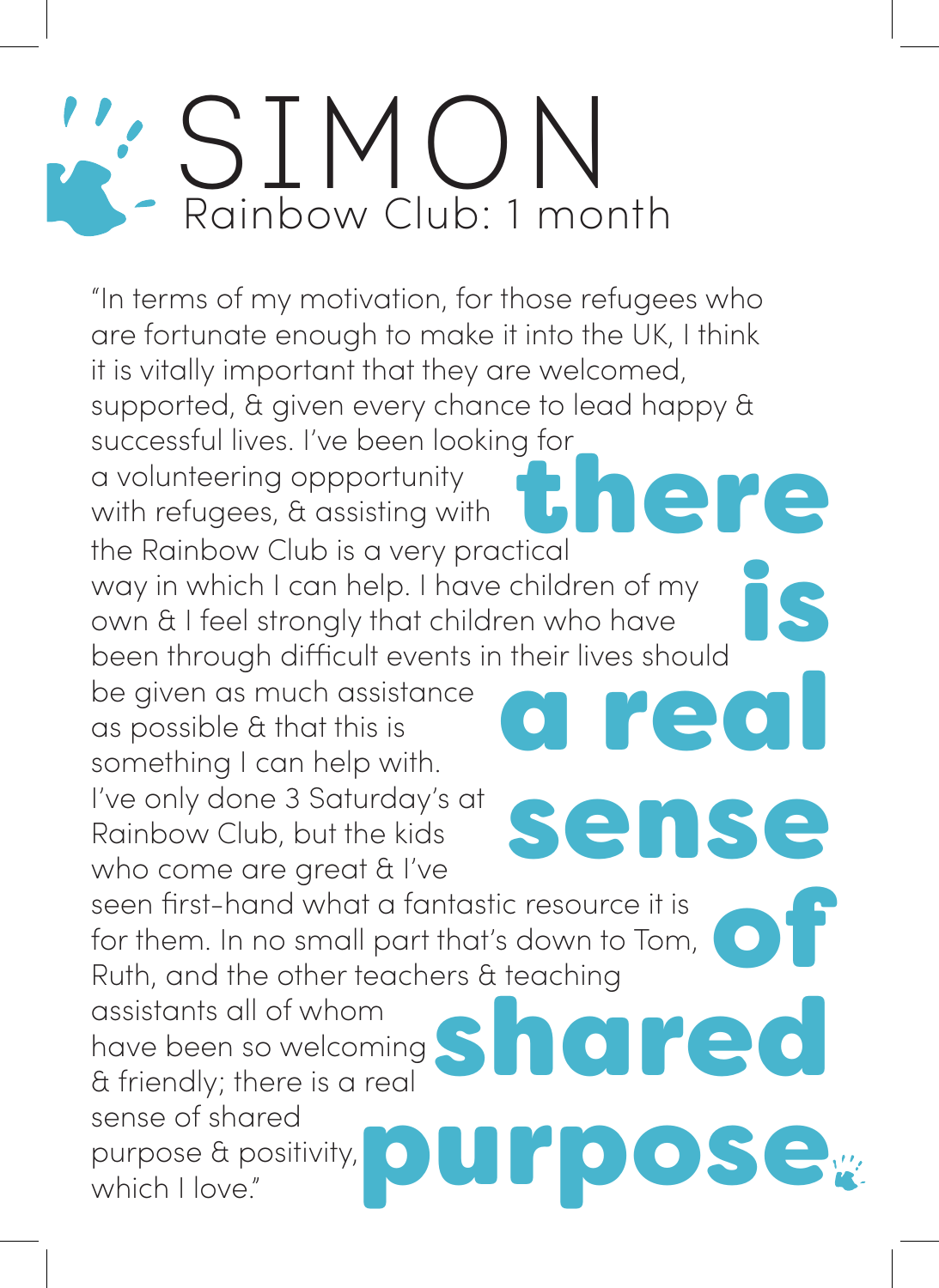## IMOGEN Office Administrator: 3 months

I decided to work at AFRIL because I wanted to be involved in something that benefitted people living in my borough. It was a pleasure working with AFRIL's enthusiastic volunteer team!

It was a pleasure working with AFRIL...